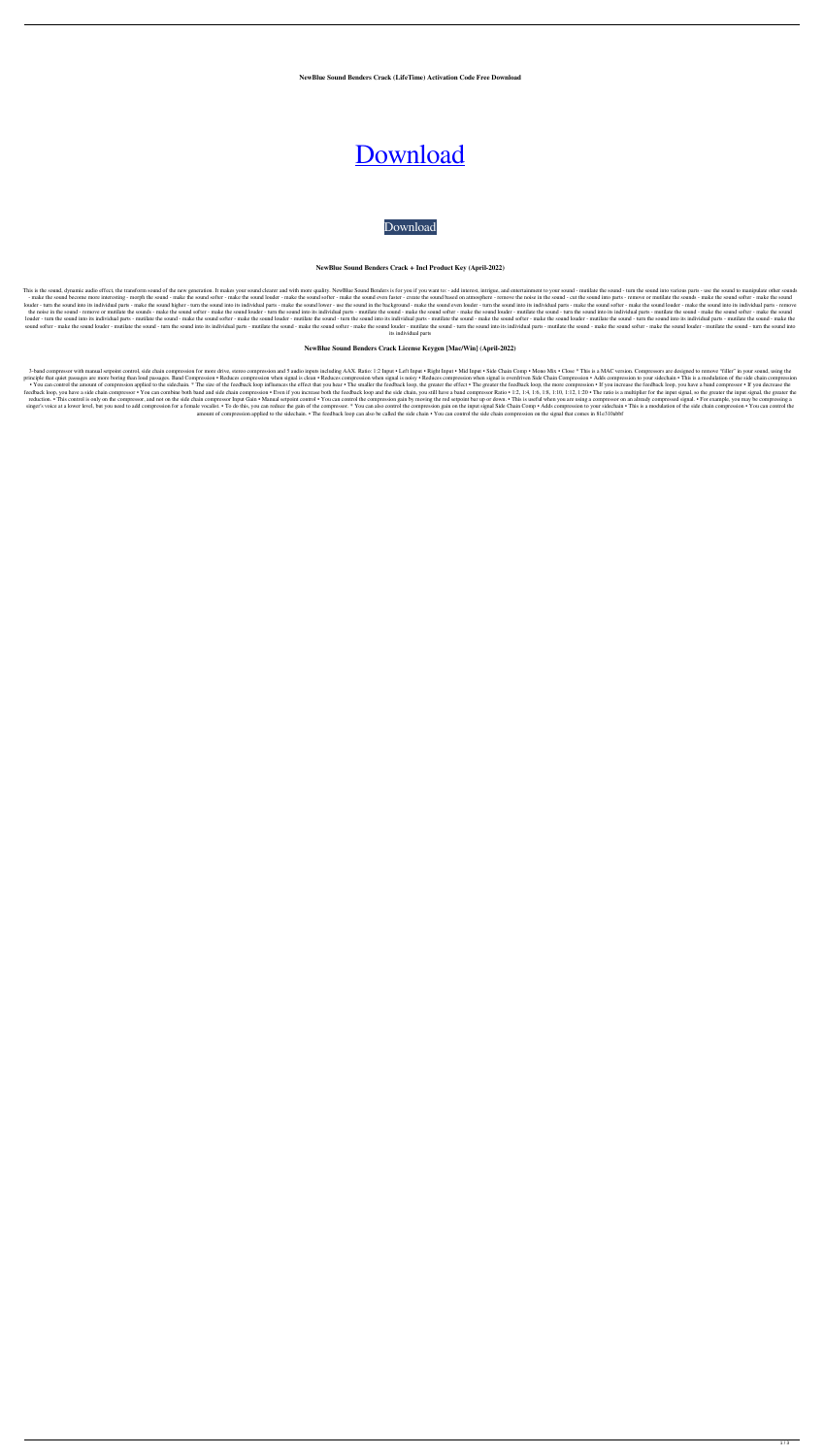## **NewBlue Sound Benders Product Key Download**

» NewBlue Sound Benders is an audio effects collection from NewBlue Sound that allows you to tweak, morph and mutilate your audio tracks in a wide range of ways. » With NewBlue Sound Benders, sound transformations can be a filtered, and you can create dynamic sonic effects by applying a unique "signature" to your audio. » All NewBlue Sound Benders Effects contain all the original source material (no editing is used) and are 100% royalty-free without a computer. » NewBlue Sound Benders are available in four formats: 1. The Benders are available in the NewBlue format. 2. The Benders are available in the Apple Loops format. 3. The Benders are available in the WAV for each of the effects. » Benders are designed to transform your sound in the most exciting ways imaginable, so there is no better time to get creative. If you love sound design, this collection is a must-have! \*\* You mus The Benders Bundle FusionBender \$19.95 NewBlue Sound Benders - FusionBender Bundle NewBlue Sound Benders are really cool, they look like a real machine. They are unique sound effects that are perfect for adding a little sc effects include: Buzzurgle, Insectoid, Phone, Radio, Resonator, Robot Fog, Under Water, Wah, Wind. All Benders are compatible with all DAW software. Buzzurgle NewBlue Sound Benders - Buzzurgle Bundle Buzzurgle is the sound keeping the planet habitable, however, their constant grinding wears down the planet and makes it uninhabitable for any form of life. This effect can be used to create sound effects

### **What's New In?**

NewBlue Sound Benders add intrigue and entertainment to your soundtrack. These 9 creative audio effects manipulate, morph and even mutilate your audio tracks in every way possible. NewBlue Sound Benders provides environmen techniques to make sound transformation effortless. This collection includes: Buzzurgle, Insectoid, Phone, Radio, Resonator, Robot Fog, Under Water, Wah, Wind. NewBlue Sound Benders will change your music forever. NEW BLUE style that many electronic music producers follow today. Like the template for DJ culture that he is, the name NewBlue Sound is a reference to Richard 'Blue' Bue's original sound, stripped of the influences of other musica important part of DJ culture. NewBlue Sound is also influenced by the sound of the early DJ culture in New York City and the sounds of hip hop, rhythm and blues and disco. The most important influence on NewBlue Sound is t of drum breaks. When New Blue mixes, he looks for the basic elements of hip hop to create a unique effect. A hip hop beat, followed by a sample of a male vocal, followed by a bass line, followed by a drum break. This is wh Sound is often compared to style similar to the hip hop and R&B sounds that were popular during the early '90s. Those early years of hip hop were the only time when a style of music was created by producers based around a New Blue, you can hear the roots of DJ culture before the introduction of turntables and the boom of electronic music. NewBlue Sound contains that energy, that power, the heart of hip hop. You can hear the power of the rap your songs on a path to superstardom. NewBlue Sound Benders Description: NewBlue Sound Benders add intrigue and entertainment to your soundtrack. These 9 creative audio effects manipulate, morph and even mutilate your audi effects that add interest, intrigue and entertainment and harness powerful audio techniques to make